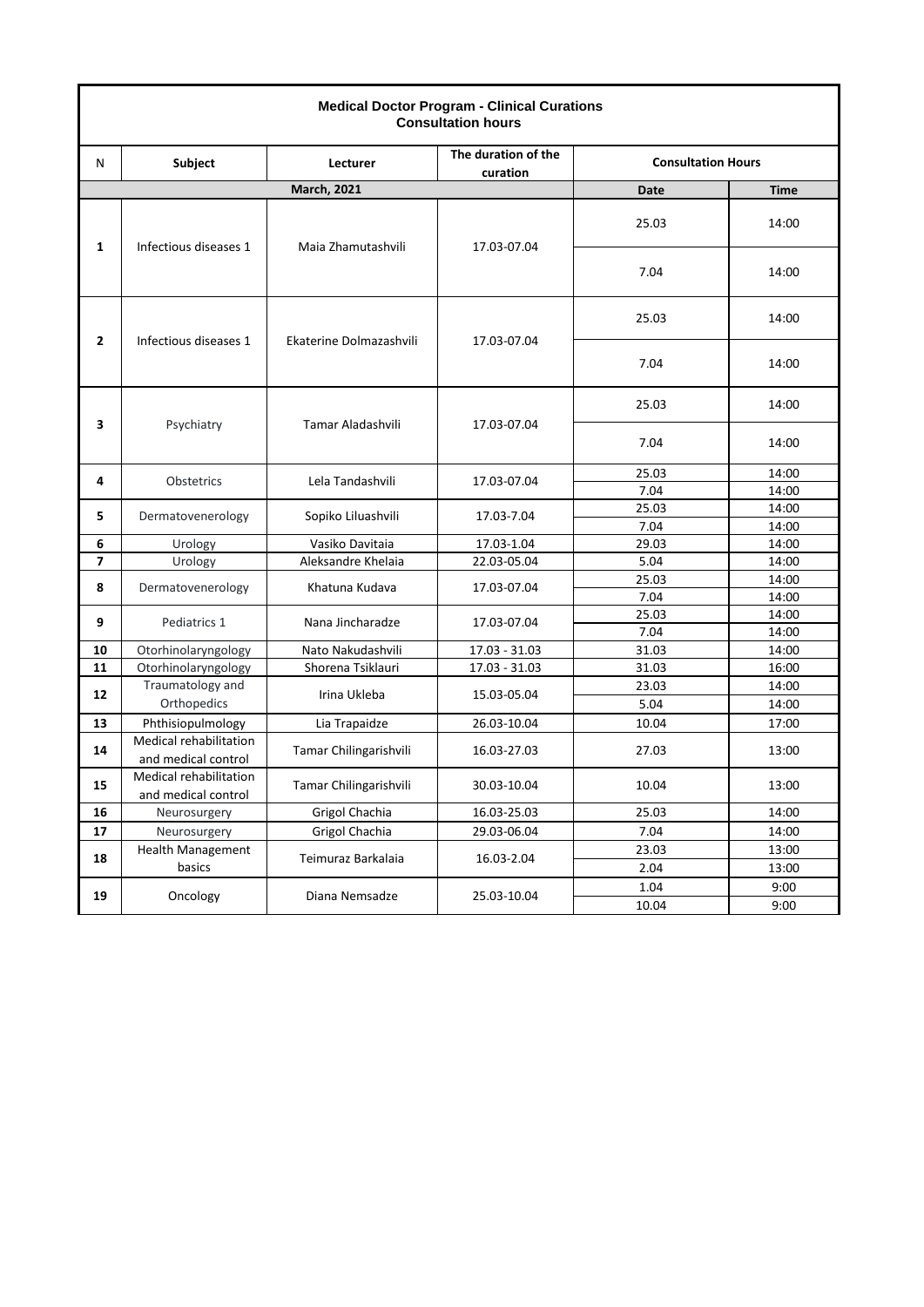| <b>Medical Doctor Program - Clinical Curations</b><br><b>Consultation hours</b> |                                        |                         |                 |                |                |
|---------------------------------------------------------------------------------|----------------------------------------|-------------------------|-----------------|----------------|----------------|
|                                                                                 |                                        | <b>April, 2021</b>      |                 | Date           | <b>Time</b>    |
| $\mathbf{1}$                                                                    | Pediatrics<br>(Neonatology)2           | Nino Totadze            | 12.04-26.04     | 26.04          | 12:00          |
| 2                                                                               | Psychiatry                             | Tamar Aladashvili       | 28.04-24.05     | 10.05<br>24.05 | 12:00<br>12:00 |
|                                                                                 |                                        |                         |                 | 13.04          | 15:00          |
| 3                                                                               | Gynecology                             | Medea Daraselia         | 05.04-27.04     | 27.04          | 15:00          |
|                                                                                 |                                        |                         |                 | 19.04          | 11:00          |
| 4                                                                               | Gynecology                             | Larisa Melia            | 08.04-04.05     | 4.05           | 11:00          |
| 5                                                                               | Pediatrics<br>(Neonatology)2           | Nino Totadze            | 12.04-26.04     | 24.04          | 14:00          |
| 6                                                                               | Endocrinology                          | Ramaz Kurashvili        | 28.04-17.05     | 17.05          | 12:00          |
| $\overline{\phantom{a}}$                                                        | Gynecology                             | Tamar Qatsarava         | 08.04-04.05     | 19.04          | 11:00          |
|                                                                                 |                                        |                         |                 | 4.05           | 11:00          |
| 8                                                                               | Infectious diseases 1                  | Maia Zhamutashvili/ Eka | 12.04-05.05     | 20.04          | 14:00          |
|                                                                                 |                                        | Dolmazashvili           |                 | 5.05           | 14:00          |
| 9                                                                               | urology                                | Vasiko Davitaia         | 5.04-20.04      | 20.04          | 14:00          |
| 10                                                                              | Pediatrics 1                           | Miranda Khidesheli      | 07.04-28.04     | 15.04          | 14:00          |
|                                                                                 |                                        |                         |                 | 28.04          | 14:00          |
| 11                                                                              | internal diseases 2                    | Maka Buleishvili        | 7.04-10.05      | 21.04          | 15:00          |
|                                                                                 |                                        |                         |                 | 10.05<br>12.04 | 15:00<br>12:00 |
| 12                                                                              | Dermatovenerology                      | Nato Durglishvili       | 1.04-23.04      | 26.04          | 12:00          |
|                                                                                 |                                        |                         |                 | 5.05           | 12:00          |
| 13                                                                              | Pediatrics 1                           | Nana Jincharadze        | 23.04-19.05     | 19.05          | 12:00          |
| 14                                                                              | internal diseases 2                    | <b>Tamar Tchanturia</b> | 21.04-21.05     | 6.05           | 15:00          |
|                                                                                 |                                        |                         |                 | 21.05          | 15:00          |
| 15                                                                              | Surgical diseases 2                    | Kakhi Khutsishvili      | 07.04-29.04     | 16.05          | 12:00          |
|                                                                                 |                                        |                         |                 | 29.04          | 12:00          |
| 16                                                                              | Obstetrics                             | Lela Tandashvili        | 07.04-28.04     | 15.04          | 15:00          |
|                                                                                 |                                        |                         |                 | 28.04          | 15:00          |
| 17                                                                              | Urology                                | Alexandre Khelaia       | 07.04-21.04     | 21.04          | 14:00          |
| 18                                                                              | Neurology                              | Giorgi Lomidze          | $02.04 - 26.04$ | 13.04<br>26.04 | 14:00<br>14:00 |
|                                                                                 |                                        |                         |                 | 10.05          | 12:00          |
| 19                                                                              | Surgical diseases 1                    | Vakhtang Goderdzishvili | 28.04 - 24.05   | 24.05          | 12:00          |
|                                                                                 | Surgical diseases 1                    | Vakhtang Goderdzishvili | $02.04 - 26.04$ | 13.04          | 12:00          |
| 20                                                                              |                                        |                         |                 | 26.04          | 12:00          |
|                                                                                 |                                        |                         |                 | 10.05          | 14:00          |
| 21                                                                              | Neurology                              | Giorgi Lomidze          | 28.04 - 24.05   | 24.05          | 14:00          |
| 22                                                                              | Legal Basis of the<br>physician"s work | Temur Barkalaia         | 12.04-19.04     | 19.04          | 16:00          |
| 23                                                                              | Legal Basis of the<br>physician"s work | Temur Barkalaia         | 20.04-27.04     | 27.04          | 16:00          |
| 24                                                                              | Phthisiopulmology                      | Lia Trapaidze           | 12.04-23.04     | 23.04          | 15:00          |
| 25                                                                              | Toxicology and<br>emergency medicine   | Eka Qurdadze            | 13.04-20.04     | 21.04          | 14:00          |
| 26                                                                              | <b>Forensic Medicine</b>               | Meri Gonashvili         | 23.04-07.05     | 7.05           | 15:00          |
| 27                                                                              | Allergology-Clinical<br>Immunology     | Meri Gonashvili         | 10.04-21.04     | 21.04          | 15:00          |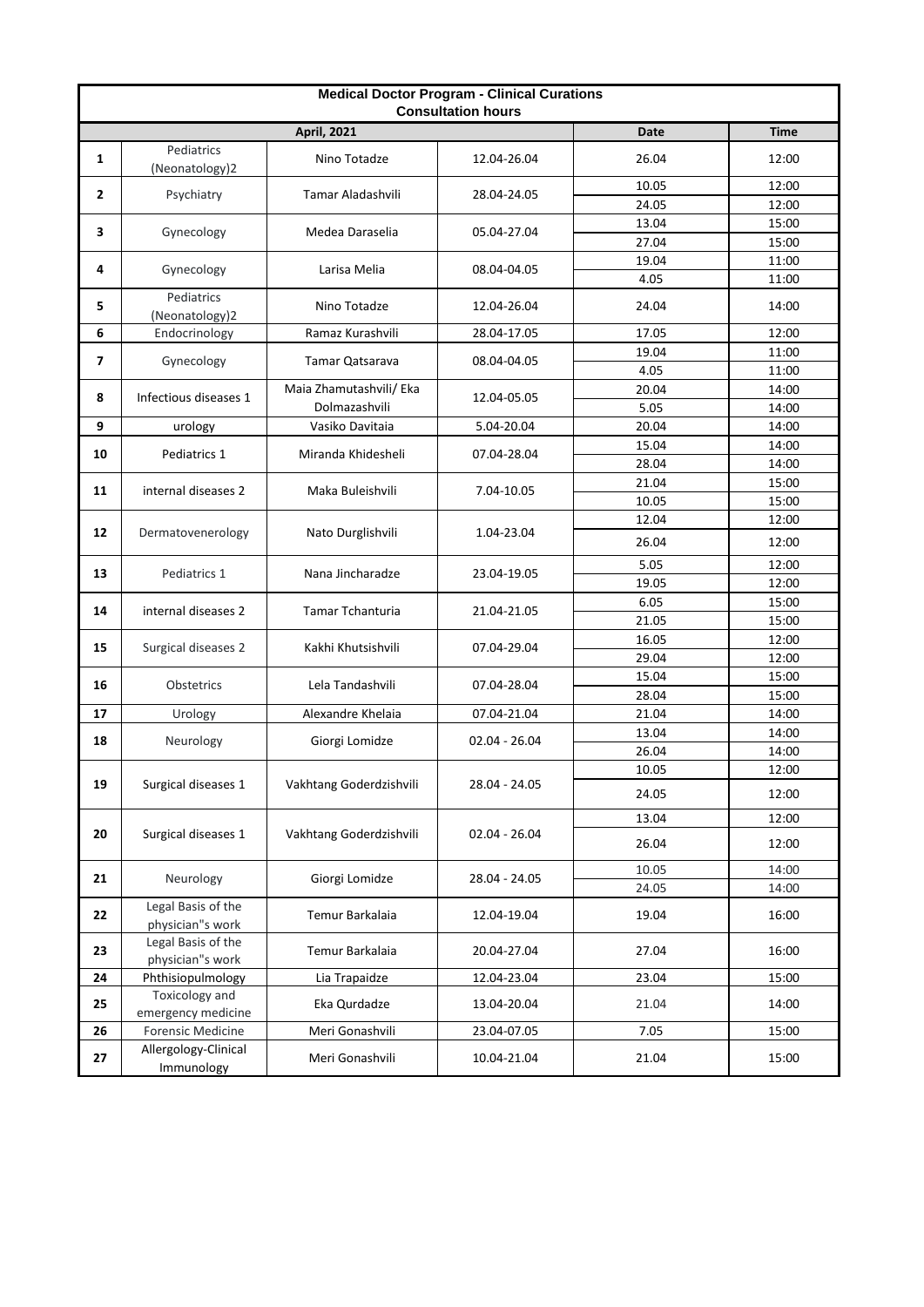| <b>Medical Doctor Program - Clinical Curations</b><br><b>Consultation hours</b> |                                                           |                         |               |             |             |
|---------------------------------------------------------------------------------|-----------------------------------------------------------|-------------------------|---------------|-------------|-------------|
| May, 2021                                                                       |                                                           |                         |               | <b>Date</b> | <b>Time</b> |
| 1                                                                               | Endocrinology                                             | Ramaz Kurashvili        | 27.05-10.06   | 10.06       | 12:00       |
| 2                                                                               | Ophthalmology                                             | Aleqsandre Alqesidze    | 19.05-3.06    | 25.05       | 13:00       |
| 3                                                                               | Surgical diseases 3                                       | Lasha Gulbani           | 06.05-21.05   | 21.05       | 13:00       |
| 4                                                                               | Endocrinology                                             | Lali Nikoleishvili      | 25.05-09.06   | 9.06        | 12:00       |
| 5                                                                               | Gynecology                                                | Medea Daraselia         | 04.05-27.05   | 13.05       | 15:00       |
|                                                                                 |                                                           |                         |               | 27.05       | 15:00       |
| 6                                                                               | Pediatrics<br>(Neonatology)2                              | Nana Jincharadze        | 24.05-08.06   | 8.06        | 15:00       |
|                                                                                 |                                                           | Giorgi Megrelishvili    | 04.05-27.05   | 13.05       | 13:00       |
| $\overline{7}$                                                                  | Surgical diseases 2                                       |                         |               | 27.05       | 13:00       |
| 8                                                                               | psychiatry                                                | Tamar Aladashvili       | 27.05-16.06   | 4.06        | 12:00       |
|                                                                                 |                                                           |                         |               | 16.06       | 12:00       |
| 9                                                                               | internal diseases 2                                       | Qetevan Tsanava         | 04.05-02.06   | 18.05       | 11:00       |
|                                                                                 |                                                           |                         |               | 2.06        | 11:00       |
| 10                                                                              | Urology                                                   | Levan Donadze           | 10.05-25.05   | 25.05       | 13:00       |
| 11                                                                              | Pediatrics 1                                              | Miranda Khidesheli      | 10.05-02.06   | 19.05       | 15:00       |
|                                                                                 |                                                           |                         |               | 2.06        | 15:00       |
| 12                                                                              | Obstetrics                                                | Larisa Melia            | 21.05-14.06   | 1.06        | 15:00       |
|                                                                                 |                                                           |                         |               | 14.06       | 15:00       |
| 13                                                                              | Pediatrics 1                                              | Nino Totadze            | 04.05-27.05   | 13.05       | 15:00       |
|                                                                                 |                                                           |                         |               | 27.05       | 15:00       |
| 14                                                                              | internal diseases 2                                       | Maka Buleishvili        | 10.05-9.06    | 24.05       | 16:00       |
|                                                                                 |                                                           |                         |               | 9.06        | 16:00       |
| 15                                                                              | Dentistry and<br>Maxillofacial Surgery                    | Irakli Chachua          | 27.05 - 07.06 | 7.06        | 12:00       |
| 16                                                                              | Radiology and XR<br>therapy                               | Nino Gabashvili         | 24.05 - 08.06 | 8.06        | 15:00       |
| 17                                                                              | Infectious diseases 2                                     | Maia Zhamutashvili      | 21.05-02.06   | 25.05       | 15:00       |
|                                                                                 |                                                           |                         |               | 2.06        | 15:00       |
| 18                                                                              | Phthisiopulmology                                         | Lia Trapaidze           | 05.05-18.05   | 19.05       | 15:00       |
|                                                                                 | Infectious diseases 2                                     | Ekaterine Dolmazashvili | 21.05-02.06   | 25.05       | 15:00       |
| 19                                                                              |                                                           |                         |               | 2.06        | 15:00       |
| 20                                                                              | Traumatology and                                          | Irina Ukleba            | 29.05-16.06   | 4.06        | 14:00       |
|                                                                                 | Orthopedics                                               |                         |               | 16.06       | 14:00       |
| 21                                                                              | Quality of medical care,<br>management and<br>improvement | Temur Barkalaia         | 03.05-8.05    | 7.05        | 15:00       |
|                                                                                 | <b>Clinical Pharmacology</b>                              |                         |               | 28.05       | 12:00       |
| 22                                                                              | and Pharmacotherapy                                       | Maia Jabua              | 21.05--09.06  | 9.06        | 12:00       |
|                                                                                 | Emergency first aid<br>therapy                            | Maia Jabua              | 11.05-31.05   | 19.05       | 12:00       |
| 23                                                                              |                                                           |                         |               | 31.05       | 12:00       |
|                                                                                 | Family Medicine -                                         | Irina Buzaladze         | 31.05-21.06   | 8.06        | 15:00       |
| 24                                                                              |                                                           |                         |               | 21.06       | 15:00       |